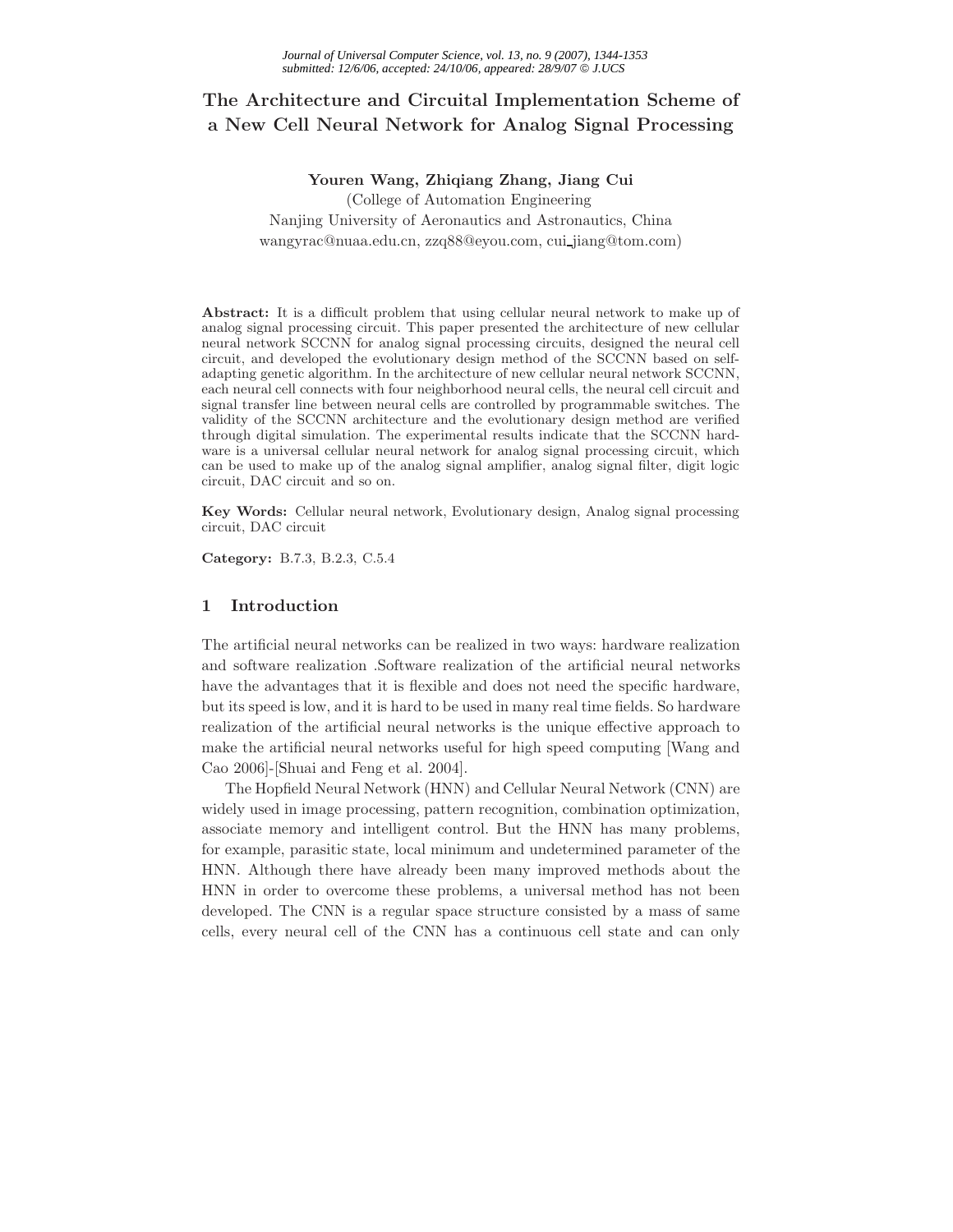connect with its adjacent neural cells. The CNN can overcome some defects of the HNN, and can be easily realized by VLSI hardware [Robert 2003]-[Keymeulen et al. 2004].

Analog hardware of the cell neural network has the advantage of fast speed and simple circuit, now it is used successfully in image processing and pattern recognition field. However using the cell neural network to design analog signals processing circuit is lack of research. For analog signal processing applications, this paper develops the universal architecture and circuit implementation of the analog cell neural network, the experiment results prove the feasibility of the new analog cell neural network.

## **2 The Architecture of the Cellular Neural Network**

The hardware architecture of the new Switch-Controlled Cellular Neural Network (SCCNN) is made of MN 2-dimensional arrays that N, M may be 8, 16 and 32, as shown in Figure 1,  $M=N=4$ . All neural cells are the same in the circuit, the two neural cells are connected by 6 programmable control switches, and every neural cell can be addressed and re-programmed independently.



Figure 1: Architecture of the SCCNN hardware



Figure 2: Schematic circuit of the neural cell

Figure 2 shows the schematic circuit of single neural cell in the SCCNN. The neural cell consists of 8 transistors and 24 programmable switches. The ON/OFF status of the switches S1-S24 determines the circuit topology and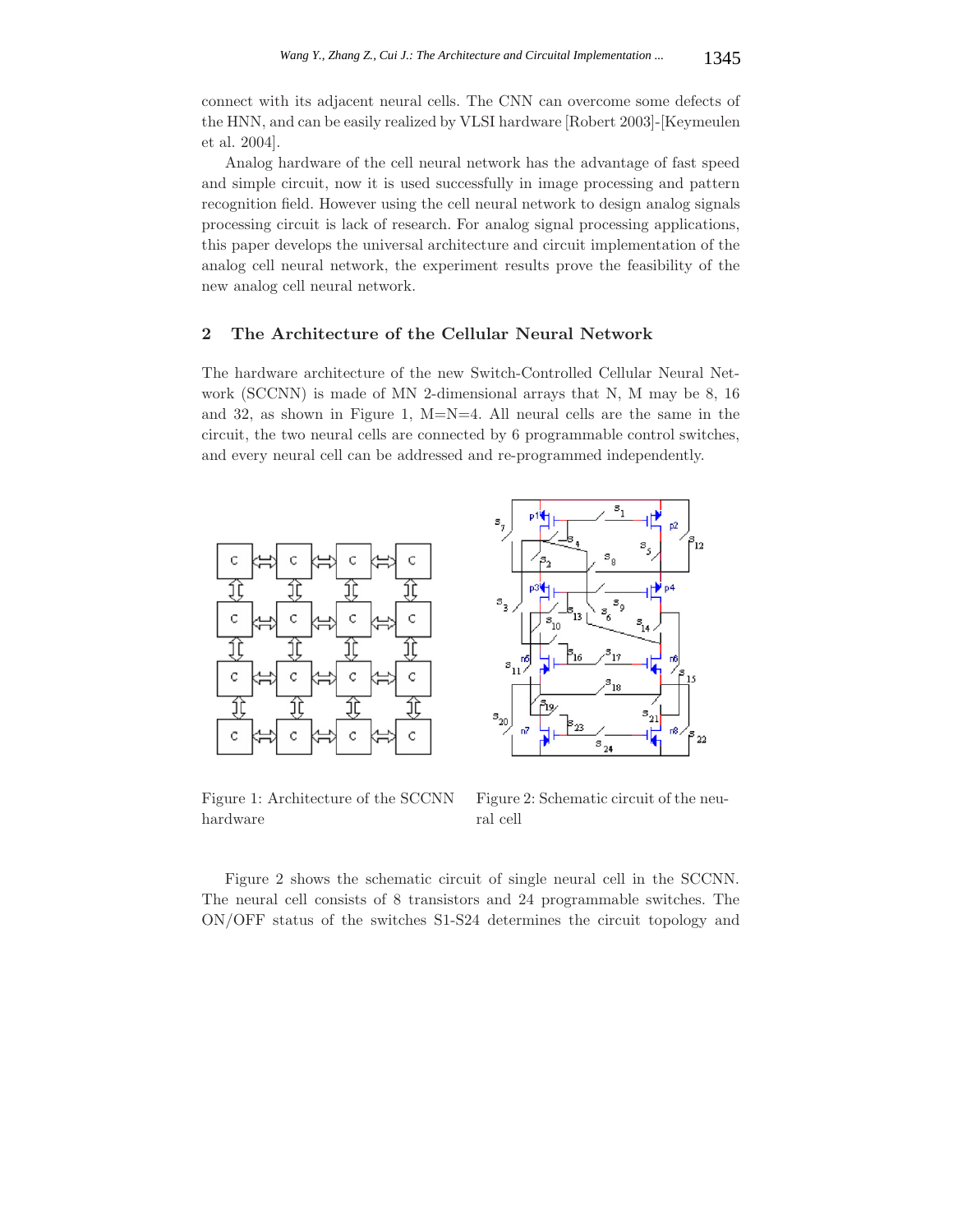functions of the neural cell. P1P4 are PMOS transistors, N5N8 are NMOS transistors. The switches S1-S24 are made of CMOS transistor, the ON/OFF status of the switches is defined by the configuration data of SCCNN, data "1" can be assigned to switch turned ON and "0" turned OFF.

Compared with traditional cellular neural network, the SCCNN circuit is very simple, there is no need for the DAC (Digital/analog converter) circuit and multiplier within the neural cells, and the neural cell also has the ability of fault tolerance.

### **3 Evolutionary Design Method of the SCCNN**

With the characteristics of SCCNN, the evolutionary design method is used for designing the analog signal processing circuits of SCCNN. The key technologies are as follows.

### **3.1 The Coding Way of the SCCNN Circuit**

Switches in the neural cell of the SCCNN are coded directly with the binary bitstring. Every switch is programmed by a bit of the bit-string. So the chromosome bit-string represents the control signal of all switches in the SCCNN, such as "1011", where, by convention we can assign "1" to switch turned ON and "0" to switch turned OFF. The length of bit-string for each neural cell of SCCNN in Figure 2 is 24, and there are 2200 bits in the SCNN's chromosome which includes these switch bits of the connecting line between neighborhood neural cells.

### **3.2 Individual Evaluation and Test of the SCCNN Circuit**

Individual chromosome in evolutionary design of the SCCNN circuit is evaluated and tested by means of the Pspice simulation software. The individual chromosome is transformed to the circuit description text that can be recognized by the Pspice software, then the circuit defined by the chromosome is simulated in the Pspice software, and the fitness of the SCCNN circuit is calculated with the output response of the circuit. The input testing signal and the fitness function are determined according to the different circuit function.

### **3.3 Evolutionary Algorithm for Design of the SCCNN Circuit**

The evolutionary algorithm is used to find the anticipant SCCNN circuit that achieves the performance index. The time consumed in testing and evaluating the SCCNN circuit is much longer than it consumed in the calculation of the evolution operator, so the generation scale of the evolution should be as small as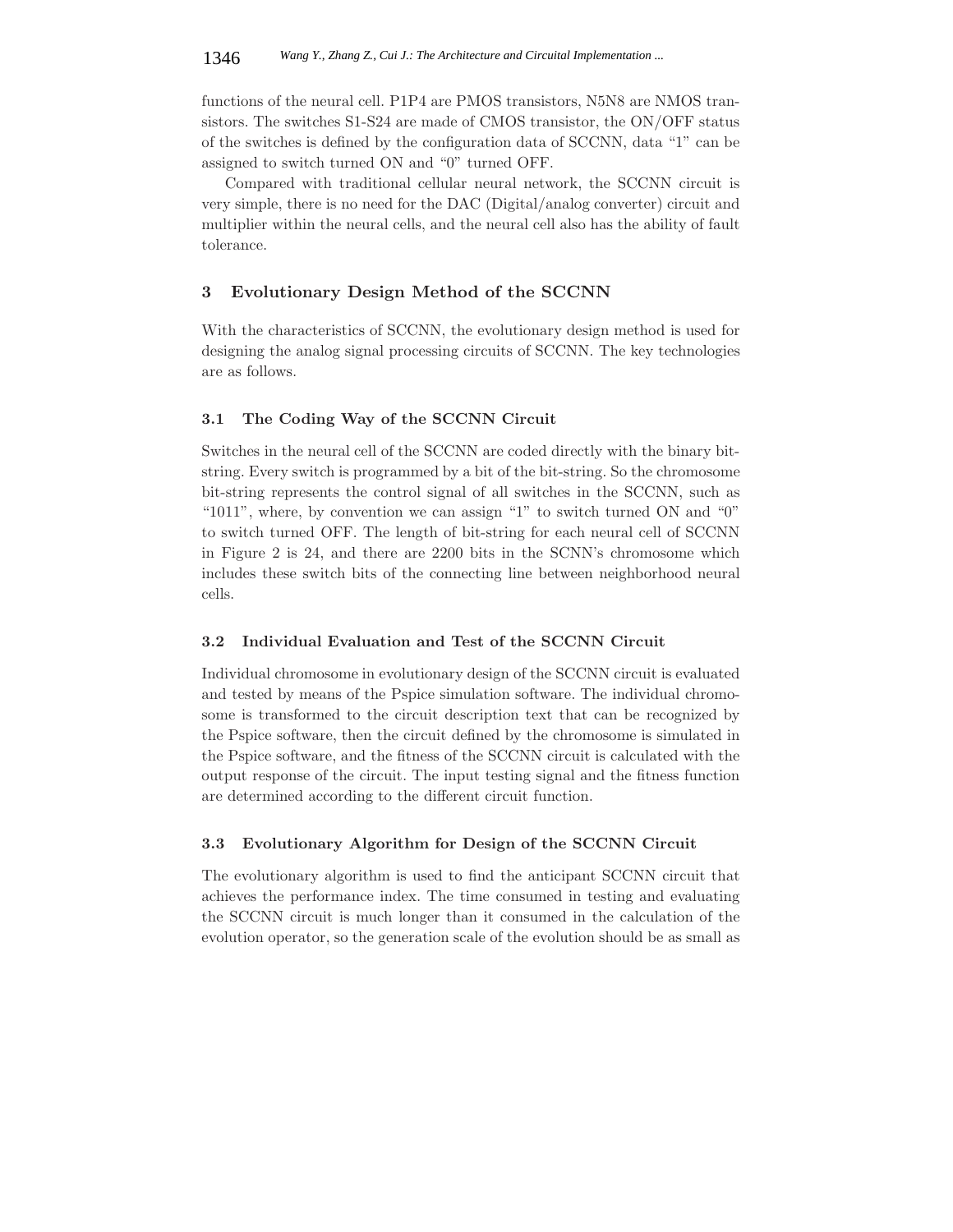possible. So the mixed evolutionary mechanism that combines analog annealing algorithm and traditional evolutionary algorithm is developed. The main idea of the mixed evolutionary mechanism is that the evolution operation has only mutation and without crossover.

The evolutionary design process of the SCCNN is shown below.

(1) Generate a initial chromosome randomly.

(2) Evaluate the fitness of the individual SCCNN circuit.

The SCCNN circuit is determined by the chromosome bit-string. The circuit performance is analyzed by the Pspice software, and the fitness of the SCCNN circuit can be calculated according to corresponding fitness function.

(3) Judge if the ending condition of the evolution process is satisfied?

The evolution process of designing SCCNN circuit can be ended, when the ending condition is achieved, or it will go on. Here, the ending condition is that the fitness value of the individual circuit achieved a pre-fixed value, or the maximum generation of evolution is achieved.

(4) Design the evolutionary operator.

The evolutionary operation of the chromosome is done, and a new chromosome is generated. The mutation operation occurs at several bits of the chromosome randomly according to the individual fitness. The number of the bit <sup>g</sup>*<sup>m</sup>* to mutate in the chromosome is determined by the formula (1) below.

$$
g_m = g \times w_{m \max} \times \frac{(F_{it \max} - F_{it})}{F_{it \max}} \tag{1}
$$

g is the length of the chromosome, $w_{m \text{ max}}$  is the maximal mutation rate,  $F_{it \text{ max}}$ <br>is the pre-fixed value of the maximal fitness.  $F_{it}$  is support fitness. is the pre-fixed value of the maximal fitness,  $F_{it}$  is current fitness.

(5) Evaluate the fitness of new SCCNN circuit.

(6) Judge if new chromosome is better?

If the fitness value of new chromosome is better than old one, the old one is replaced by new chromosome, and the evolution design process go to (3). Otherwise, this mutation operation is cancelled, and the evolution design process jump to (4). And so on.

### **4 Example and Results**

#### **4.1 Design of the SCCNN Analog Amplifier**

Taking the analog amplifier for the SCCNN application example, we analyze the test methods and the fitness function formation of the SCCNN circuit.

(I) Design objective: Adopt two neural cells to build up analog amplifier whose magnification is 10. The power VDD of analog amplifier is equal to 3.3V.

(II) Test method of the SCCNN circuit: Choose sine signal  $(u_i)$  as the input test stimuli of the SCCNN circuit. Suppose the input signal's amplitude is 10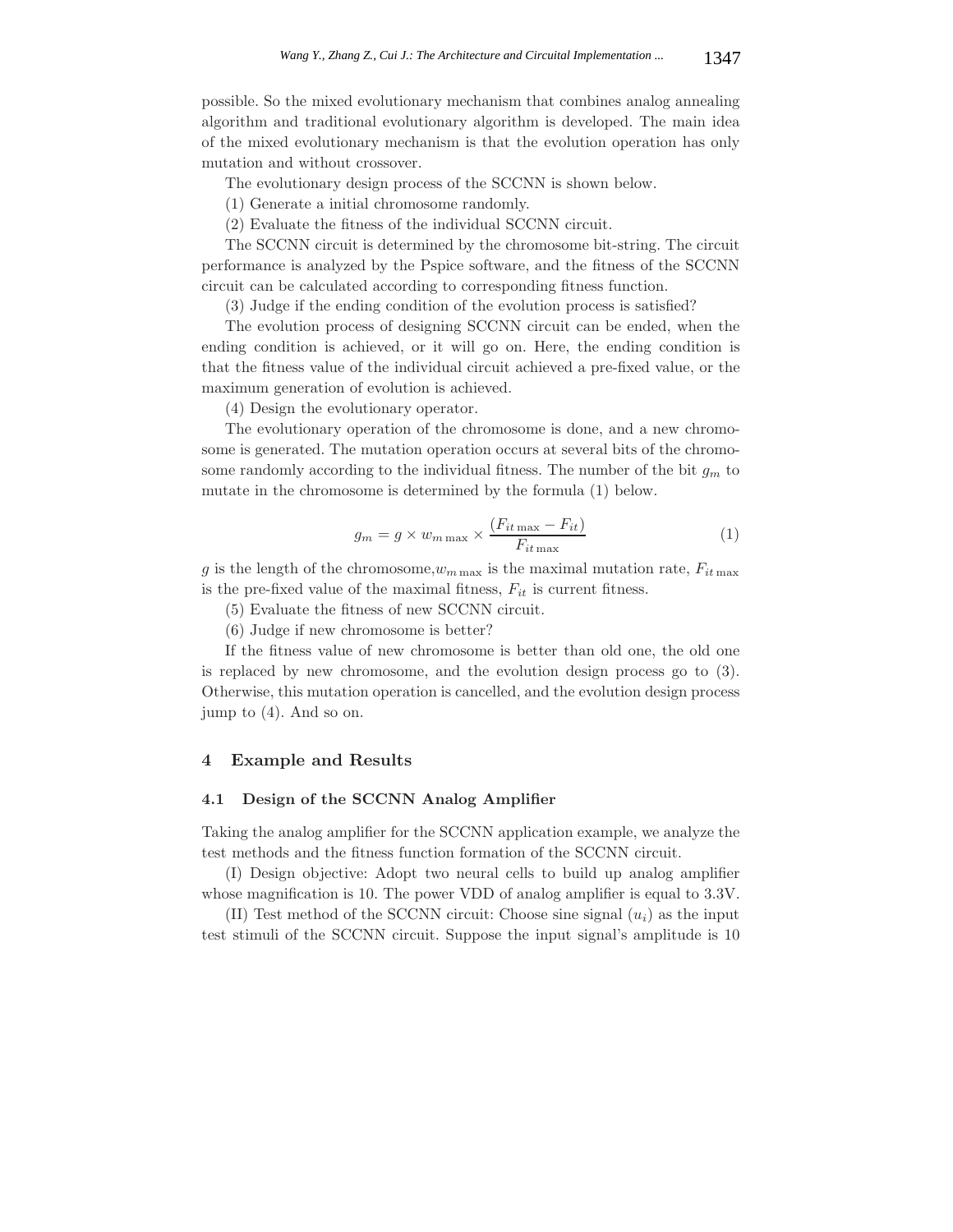mV, the signal frequency is 1kHz, the sin signal initial phase is 0, and the initial state of the circuit is 0. Thus the output response of the objective circuit is  $u_o = -100 \times \sin(2\pi \cdot 1000t)$  (mV).

(III) The formation of fitness function: The fitness function reflects the similar degree of the output response between the actual circuit and the objective circuit of the SCCNN. The fitness function is designed as formula (2).

$$
F_{it} = \frac{1}{\sqrt{\frac{1}{N-1}} \cdot \sum_{i=1}^{N} [u'_o(i) - u_o(i)]^2}
$$
(2)

where,  $u'_{o}$  is the output voltage of the actual SCCNN circuit, and is the output<br>voltage of the objective given it. The data least he f sempling signal is  $N = 500$ voltage of the objective circuit. The data length of sampling signal is  $N = 500$ .

(1) Simulation results

The operator parameters of the evolution algorithm are set as follows: the maximum mutation rate is 0.06, the maximum fitness is 40, and the final generation is 5000. Among the total 50 statistical experiments of the SCCNN circuit design, the evolution algorithm converges 43 times, and the fitness value of the optimal individual circuit is 26.36, and the average convergence generation is 847. If the magnification time of the SCCNN analog amplifier is not equal to <sup>10</sup> *<sup>±</sup>* <sup>0</sup>.1 , the evolution process would appear no-converge. As evolution process is reset again, continuous two no-convergence phenomena have not occurred.

The SCCNN analog amplifier circuit is shown in Figure 3, and the output response of this SCCNN circuit is shown in Figure 4. Figure 5 shows a typical convergent state of the evolution process.



**Figure 3:** The SCCNN analog amplifier circuit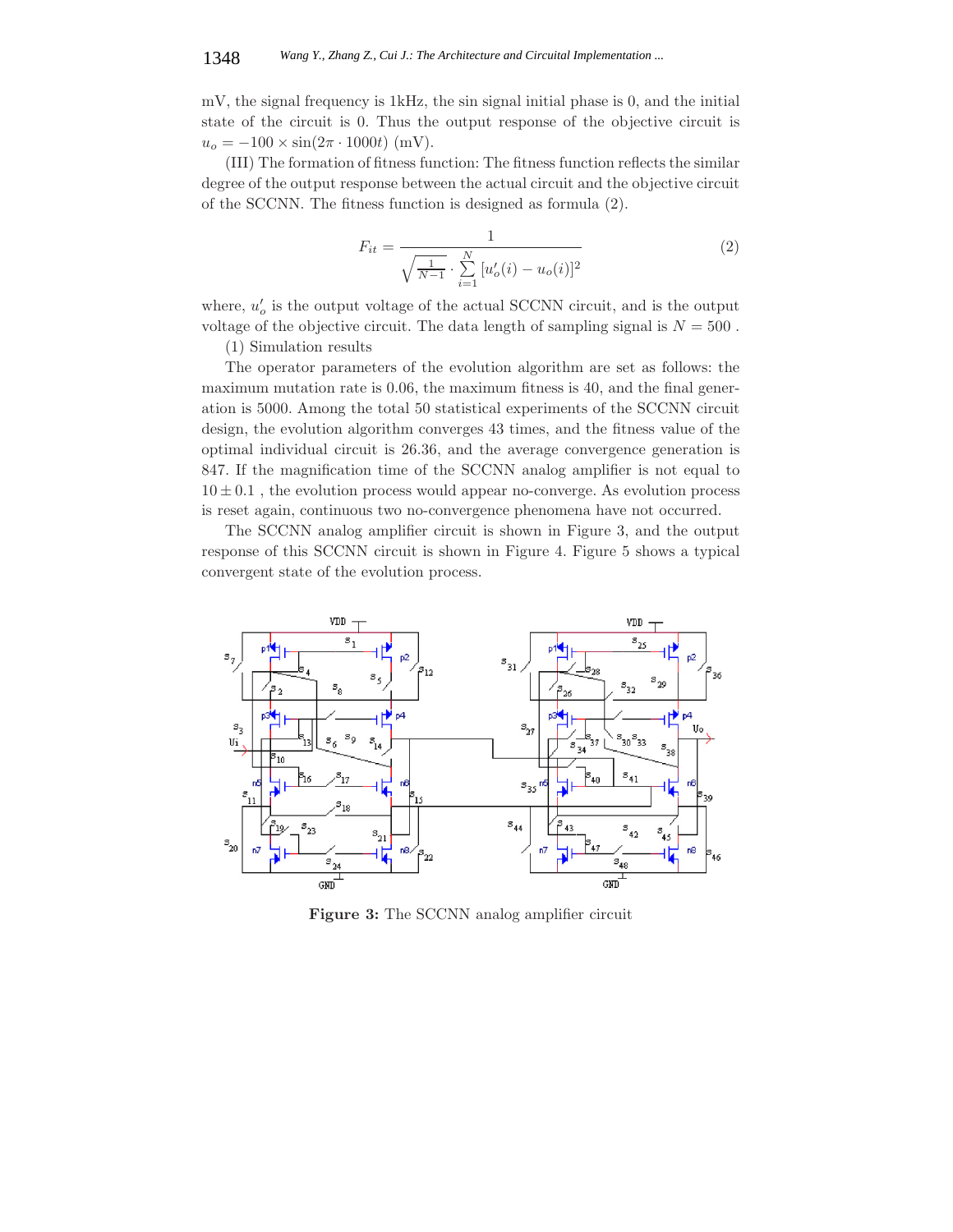

Figure 4: The output voltage response of the SCCNN analog amplifier



Figure 5: The fitness change of typical individual circuit in the SCCNN evolutionary design process

(2) Selection of the operator parameter of evolution algorithm

The influence of the operator parameter to SCCNN circuit design is shown in Table 1. The convergence rate is the percent ratio of convergent times to total evolution times. The time of statistical experiments is 20, and the maximum fitness is 80. From the Table 1, the better convergence rate is obtained when the maximum mutation rate is closed between 0.06–0.10. If the mutation rate is too low, the convergence speed of evolution process will be very slow. If the final generation is equal to 10000, the convergence success rate is improved. However, if the mutation rate is too high, the search process is close to a random search, thus induced a fast convergence speed but a low convergence rate.

| Maximum       |      |         |         | Convergence Optimal Average Average convergence |
|---------------|------|---------|---------|-------------------------------------------------|
| mutation rate | rate | fitness | fitness | generation                                      |
| 0.04          | 0.31 | 13.10   | 11.20   | 4615                                            |
| 0.06          | 0.83 | 41.35   | 18.12   | 1253                                            |
| 0.10          | 0.72 | 18.50   | 12.25   | 1122                                            |

Table 1: the influence of the operator parameter to the SCCNN circuit evolutionary design

(3) The evaluation of the fitness of the SCCNN circuit

With the results of the SCCNN evolutionary design, one can concluded that the minority SCCNN circuits that are represented by the chromosomes what cannot accord with the convergence standard has better output voltage signal wave ,and the multiple of amplifier is close to the desired value. At the same time, in the SCCNN circuit which is represented by some convergent chromosome, the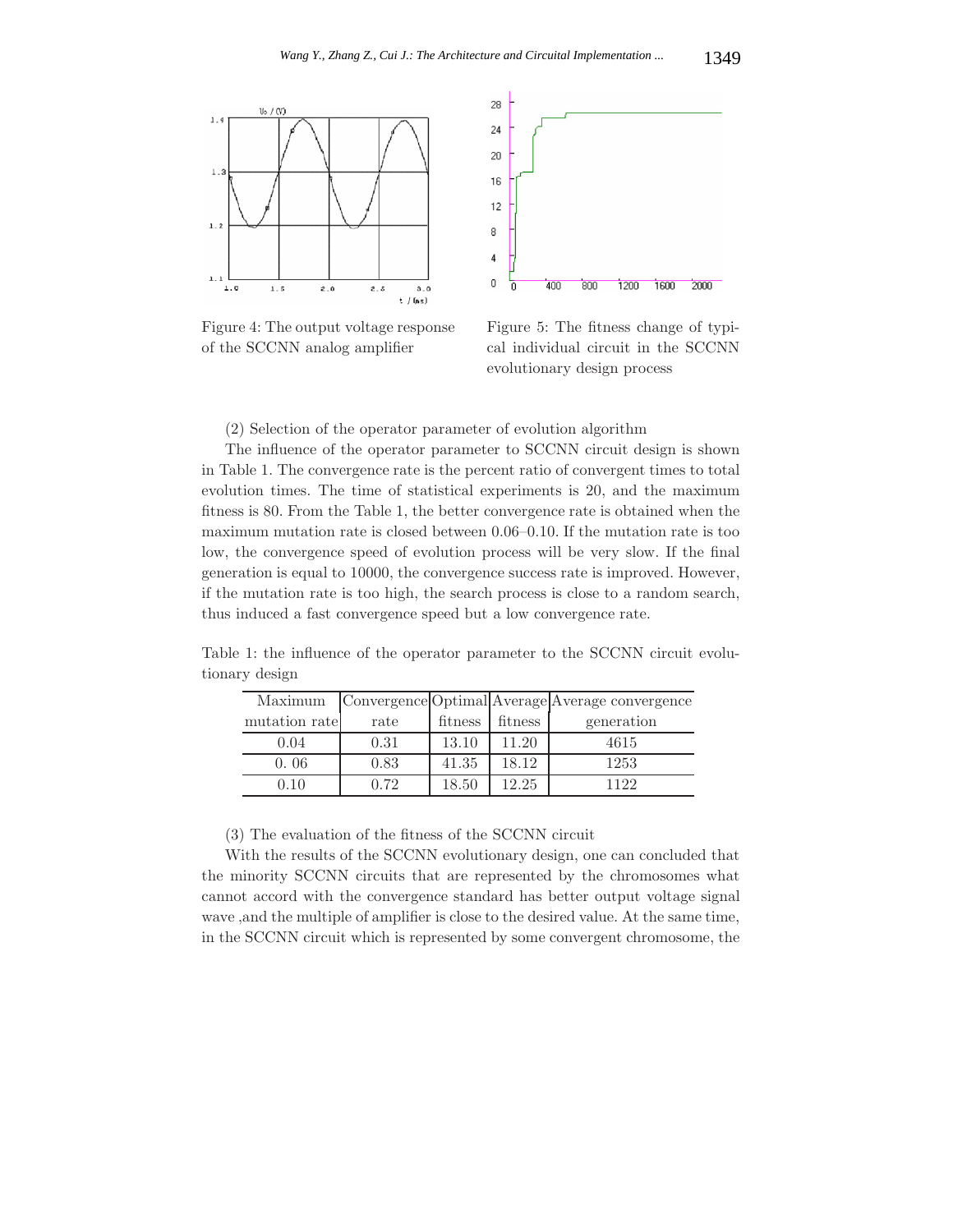output signal waves are distorted. Thus, the SCCNN circuit of the evolutionary design could not satisfy the characteristic demand of the analog amplifier.

The above reason can be found that the distributed capacity in the SCCNN neural cell circuit results on the difference of phase in the output response between the actual circuit and the target circuit. The different value of the phase which is not large affects the fitness evaluation. If the target output signal is  $u_o = \sin(t)(V)$  and the actual output is  $u'_o = \sin(t + \pi/36)(V)$ , the phase difference between the two output signals is only 5 degrees. But the rest mean square ence between the two output signals is only 5 degrees. But the root mean square error between the two output signals is  $6.17 \times 10^{-2}$  (100 samples/per period). The root mean square error between the two output signals affects the function of fitness accord to formula (2). So, the phase difference between the two output signals affects the fitness function. To remove the affection, the individual fitness is evaluated after the maximum of the output response signal should be adjusted to 1.

The evaluation on the fitness of the SCCNN circuit chromosome is very important. The good method of evaluating SCCNN circuit could increase the success rate of evolution and improve the precision of circuit output response. In the application, the good way to evaluate the SCCNN circuit should be decided by designing the approach to test the circuit quickly, and to evaluate the fitness easily, according to the function of the desired circuit. For example, the analog band-pass filter is designed with the SCCNN, the fitness function can be constructed based on the frequency response of the SCCNN filter circuit.

### **4.2 Design of the SCCNN DAC Circuit**

This experimental example aims at the evolution of 4-bit DAC circuit with the SCCNN. Four neural cells shown in Figure 6 are used, there are 108 programmable switches in Figure 6 are used, and the length of the chromosome is 108 bits. Figure 6 illustrates the connection between neural cells, IN0, IN1, IN2, IN3 are four-bit digital input signals, and the OUT is the output signal of the SCCNN circuit. The power VDD of DAC circuit is equal to 3.3V.

The input signal IN0, IN1, IN2, IN3 are rectangle signal whose amplitude is 3.3v, as shown in Figure 7.

The output voltage signal of the 4-bit DAC circuit is sampled at the middle time of each stage. There are 16 different stages in 4-bit DAC, compared the actual output with the ideal output, the fitness value is calculated with formula  $(2)$ . The total sample points is N=16 in the testing of 4-bit DAC circuit. The output response of the SCCNN DAC circuit is shown in Figure 8.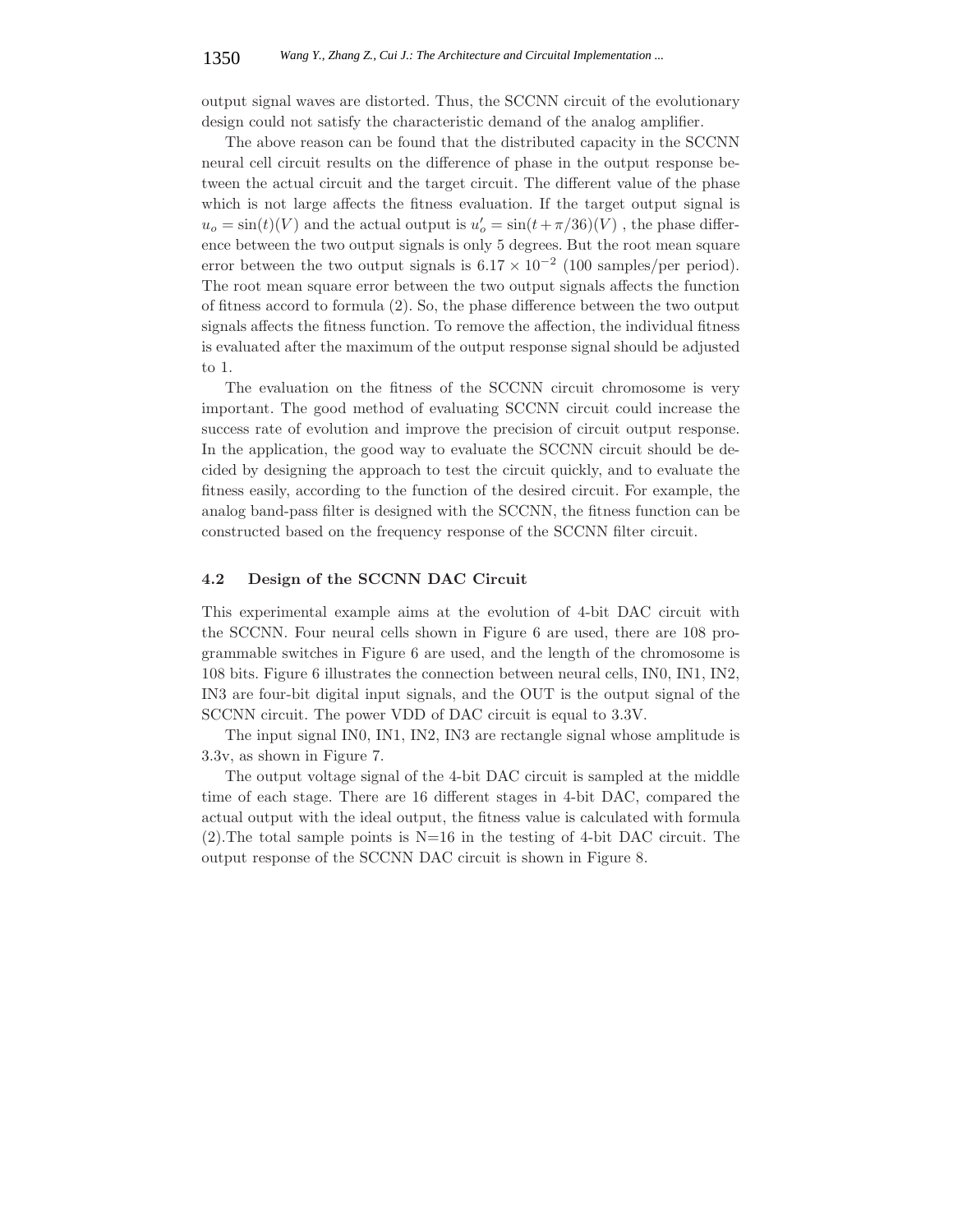

**Figure 6:** the SCCNN four cells used for the 4-bit DAC circuit



Figure 7: sequence chart of digital input signal in the SCCNN 4-bit DAC circuit

### **5 Conclusions**

Through analysis of the experimental results above, the conclusions can be obtained as follows:

(1) The hardware circuit of the SCCNN is simple, and can be used to build up general analog signal processing circuit and DAC circuit.

(2) The evolutionary design method of the SCCNN is effective, and the improved evolutionary algorithm has high convergence rate.

(3) The test method of the SCCNN circuit and the design of the fitness function can influence the success rate of the SCCNN circuit evolutionary design.

The SCCNN hardware can not only realize the analog signal amplifier, analog filter circuits, half-wave rectifying circuits, non-linear compensating amplifiers,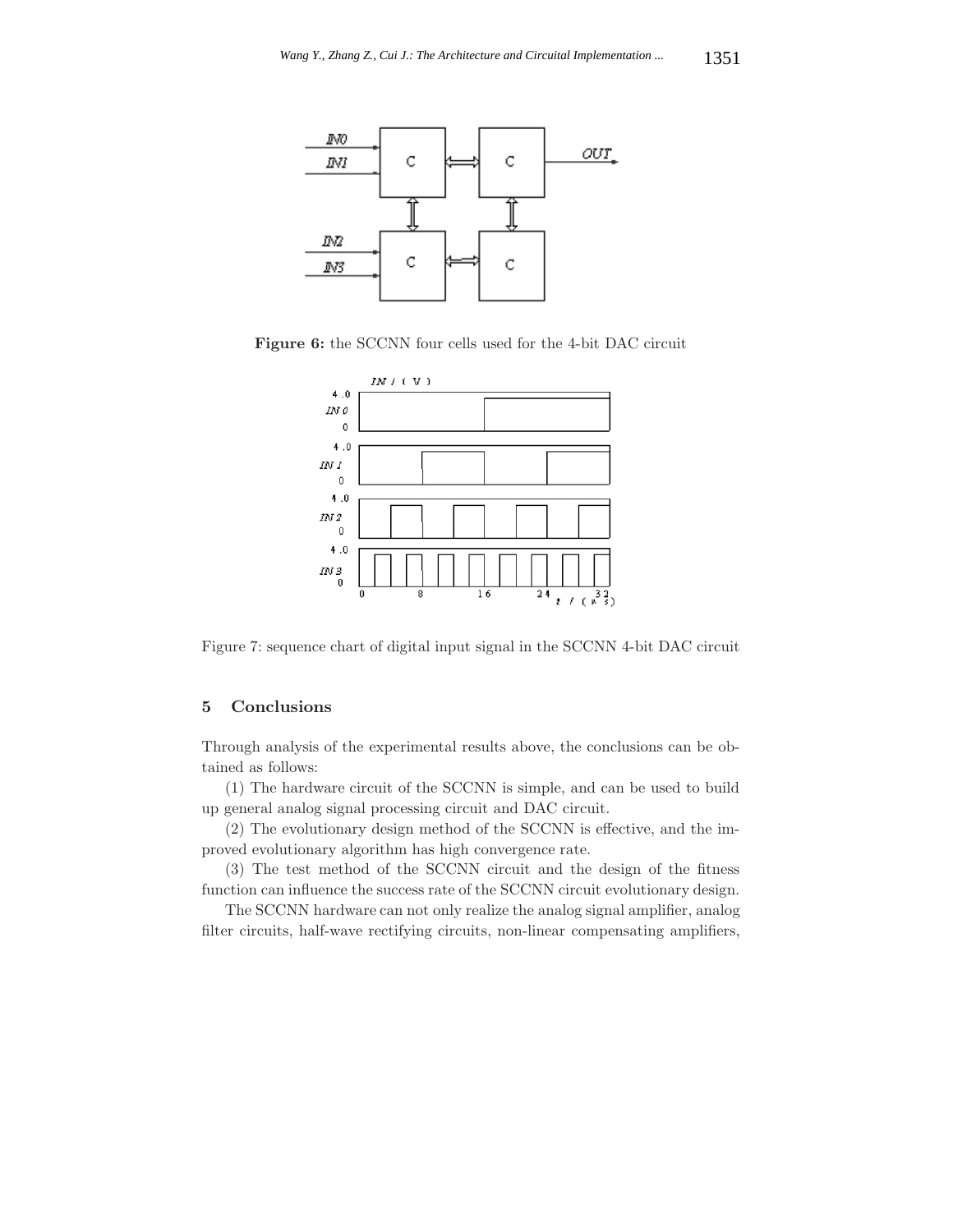

**Figure 8:** Output signal wave of the best SCCNN 4-bit DAC circuit

different digital logic circuits, and so on, but also can realize the self-adapting and self-repairing of these circuit inside neural cell.

The future works include that the optimization design of the SCCNN neural cell circuit is performed, and the SCCNN ADC (Analog to Digital Converter) circuit and analog multiplier are designed by evolutionary method.

### **Acknowledgement**

The work presented here in this paper has been funded by National Natural Science Foundation of China (60501022), Aeronautic Science Foundation of China (04I52068).

### **References**

- [Wang and Cao 2006] Wang Shou-jue, Cao Wen-ming: "Hardware Realization of Semiconductor Neurocomputer and its Application to Continuous Speech Recognition"; ACTA Electronica Sinica (in Chinese), 34, 2 (2006), 267-271
- [Wang et al. 2001] Wang Shou-jue, Li Zhao-zhou, Chen Xiang-dong, Wang Bai-nan: "Discussion on the Basic Mathematical Models of Neurons in General Purpose Neurocomputor"; ACTA Electronica Sinica (in Chinese), 29, 5(2001), 577-580
- [Clark and Thomas 1995] Clark S. Lindsey, Thomas Lindblad: "Review of Hardware Neural Networks: A User's Perspective"; Proc. the Neural Networks, IEEE press, (1995), 215-224
- [Yuzo 2005] Yuzo Hirai.: "VLSI Neural Network Systems"; Proc. the Neural Networks, IEEE Press, (1995), 203-213
- [Shuai et al. 2004] Shuai Dian-Xun, Feng Xiang, Zhao Hong-Bin, Wang Xing: "The Architecture and Circuital Implementation Scheme of A New Generalized Cellular Automata"; Chinese Journal Of Computers, 27, 11(2004), 1141-1150
- [Robert 2003] Robert Goldsmith.: "Real World Hardware Evolution: A Mobile Platform for Sensor Evolution"; Proc. Int. Conf. Evolvable Systems: From Biology to Hardware, IEEE Press, Piscataway (2003), 201-211